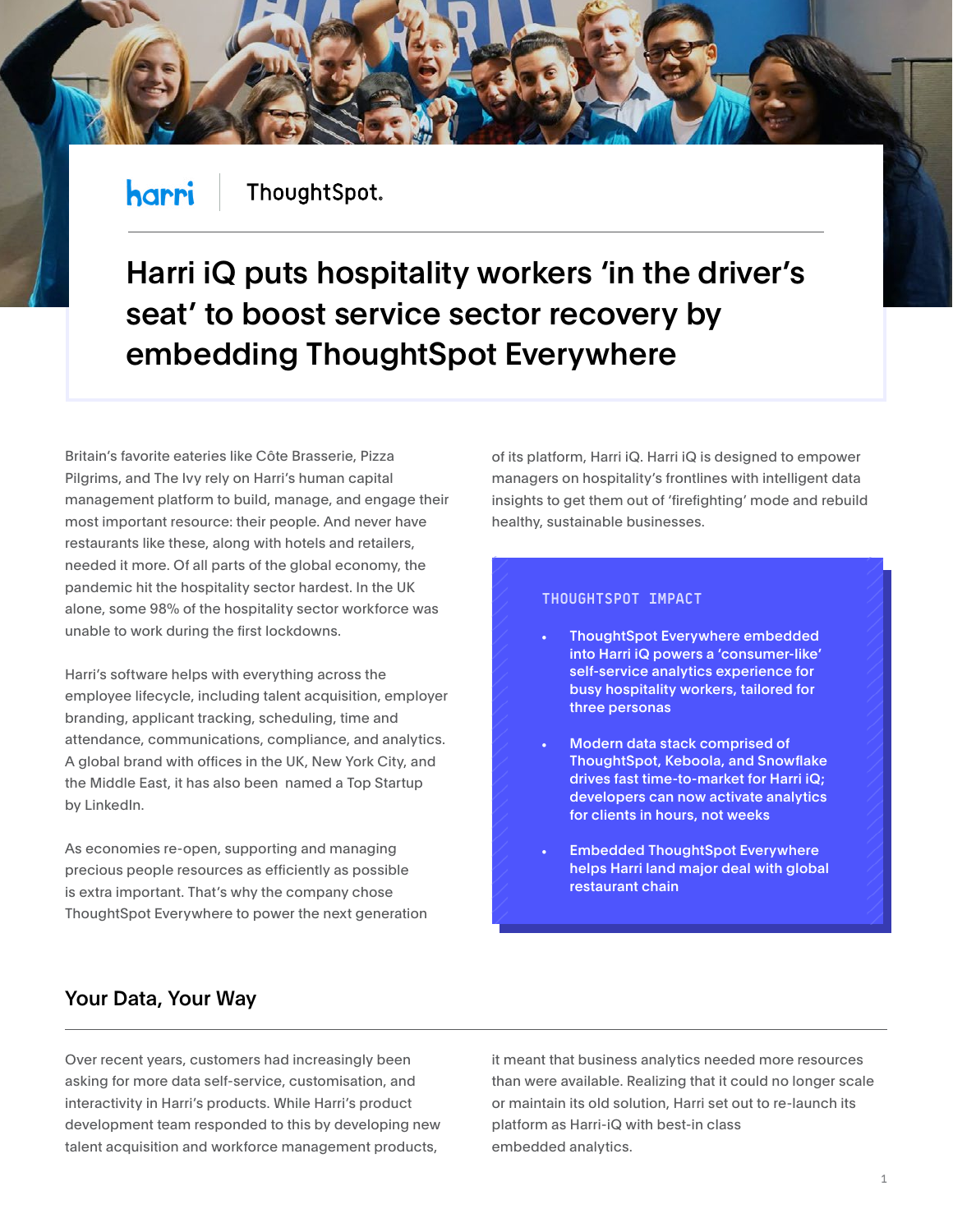The vision for the new Harri iQ platform is 'Your Data, Your Way.' This means that the platform needs to be easy for its users - those like store managers and kitchen chefs who deal with people, not technology - to get fast, easy answers to data questions that come up in their real-world scenarios.

To deliver on this, Harri's data team amassed a huge body of feedback from its clients - from casual dining contexts to entertainment venues. This analysis helped Harri understand how analytics could help busy service professionals working in high-stress environments make better, more timely decisions to meet the demands of the current very tight job market.

Harri battle-tested ThoughtSpot over competitors Looker and Sisense using a test scenario with a billion rows of data against a 150-point checklist. Among the reasons it chose ThoughtSpot were its ability to scale and perform on cloud data, its modern, consumer-friendly UI that would ensure usability, and its pricing model that's based on data, rather than user numbers.



We loved ThoughtSpot for its search-driven, social media-type <u>LL</u> experience, and a really consumer facing UI. Having worked in embedded analytics for 10 years, the key to success is user adoption. The more you engage with your end consumers, and make applications compelling and easy to use, the greater the adoption - and the more we can monetize a product, because it becomes an essential part of our customers' whole ecosystem.

**MIKE SHIPLEY, STRATEGIC ADVISOR, DATA ANALYTICS, HARRI**

### Hospitality workers 'in the driver's seat' for the first time

Set for Q1 2022 launch, Harri iQ is set to be among the first production implementations of the ThoughtSpot Everywhere low-code embedded analytics environment. The first Harri iQ module to deliver the full power of analytics to customers will be in the critical "Source and Hire" recruitment processes. This was initially built for a top global hotel chain, for use by global recruitment managers, hotel general managers, and field managers. Harri designed tailored experiences for three different personas, defined by their level of data access.

- Bronze: ThoughtSpot Liveboards only, aimed at data insights 'consumers'
- Silver: Liveboards and data search capabilities for data insight 'creators'
- Gold: Liveboards, data search, and AI-driven SpotiQ for data insight 'explorers'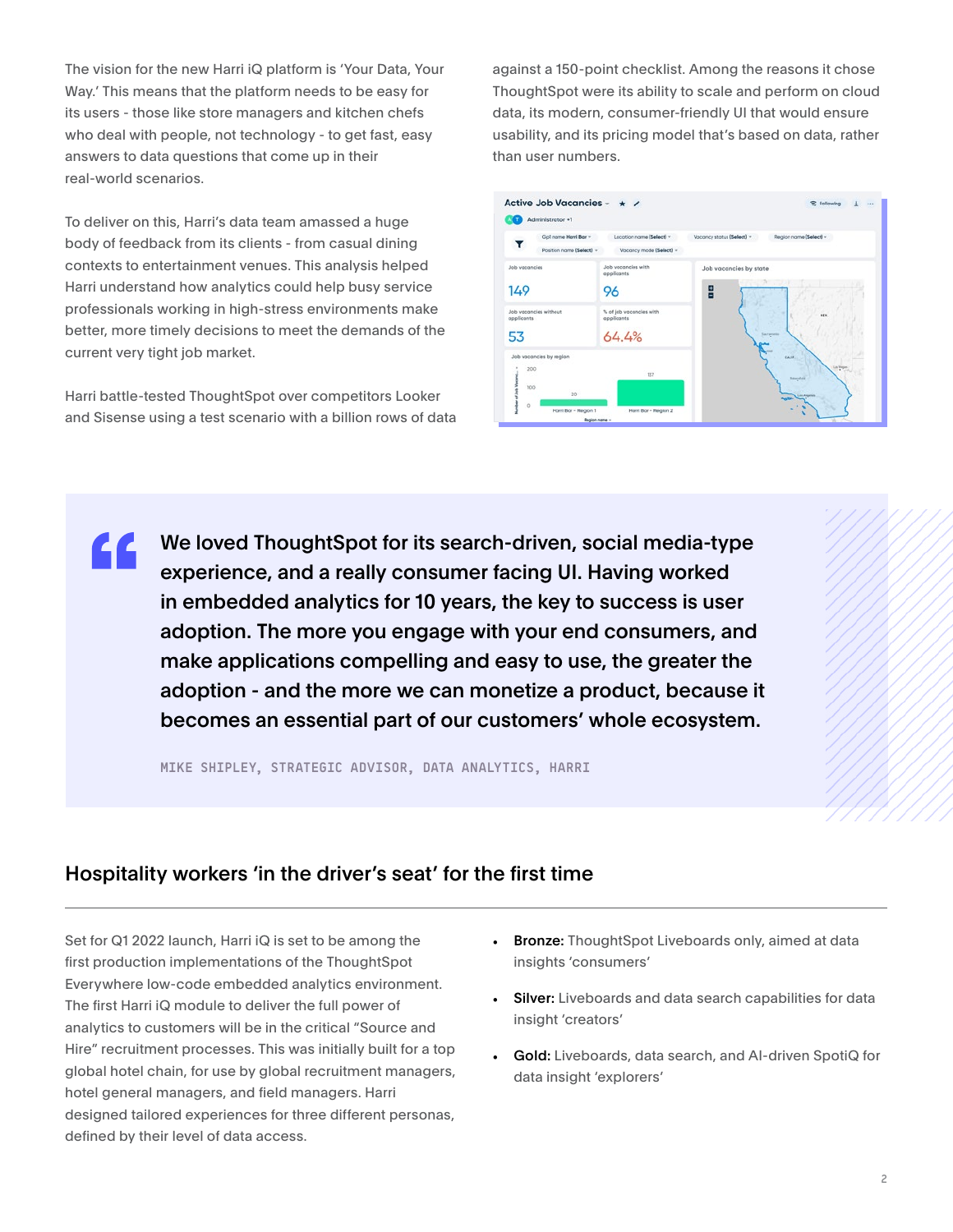This is where the real revolution starts. This is the first time in the 44 whole history of this industry, where - thanks to ThoughtSpot our users are in the driving seat. They decide where they want to go, they decide what they want to search, they decide which areas they want to explore.

**MATT LUKOWSKI, DIRECTOR OF ADVANCED ANALYTICS, HARRI**

Using Harri iQ means we can filter our reporting by country, by hotel and by offices. In my Talent Acquisition role I have far more awareness of what is happening in terms of hotel recruitment throughout EMEA which gives me the confidence to challenge hiring managers if I need to, but it also gives them the visibility to hire far more easily.

I can give a customized dashboard to our senior leadership team that provides a high level overview of what's going on. When we look at the detailed data, we can get to the root of any problem in any area, especially when the candidate pipeline is scarce; this enables us to anticipate upcoming issues and give us the ability to plan, budget, and look at sourcing trends.

**DANIELA MÜLLER, TALENT ACQUISITION MANAGER EMEA, RADISSON HOTEL GROUP**



#### Modern data stack speeds time-to-value

The key to getting Harri iQ to market quickly has been re-architecting the platform using modern data stack components. This new approach unifies data analysis and manipulation tools in the cloud, simplifying both developer and business analysts' lives. Harri's internal analytics team shares this vision, and so really value ThoughtSpot's easy integration with the other key products they want to harness to power Harri iQ. The most important are DaaS (data-stack-as-a-Service) platform leader Keboola, and powerful SQL query engine and cloud data warehousing tool Snowflake.

Together Snowflake and Keboola store and perform the ETL processes on all the business data that feeds into Harri iQ's intelligent and visually appealing UX, built on top of ThoughtSpot Everywhere. These modern data technologies are key to making personalized, self-service business analytics easy and fast for busy hospitality workers. The proof: Harri has already won a major new contract based on Harri iQ's demonstrable ability to transition team members into the flexible work shifts the current tight labor market requires.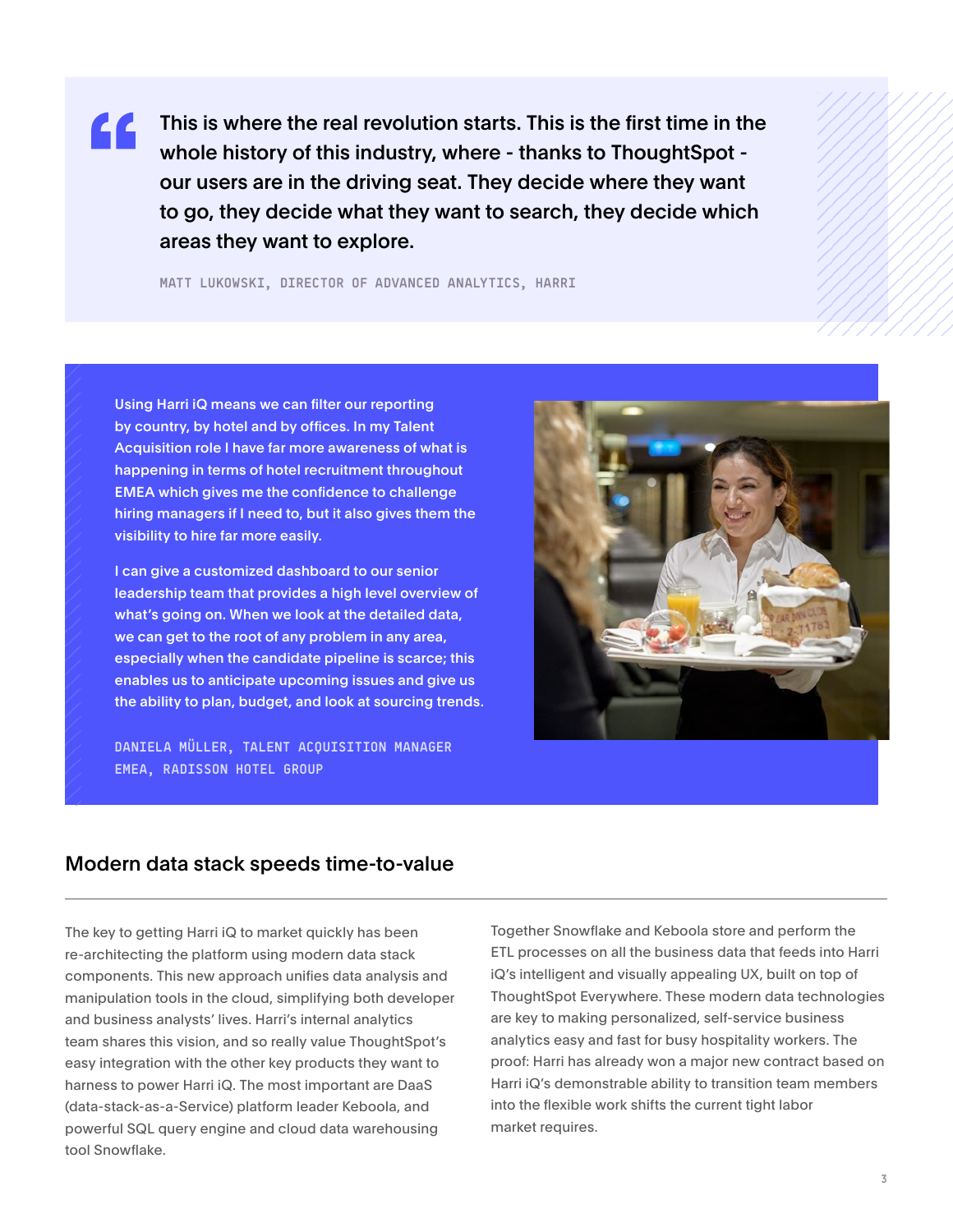Users will be able to do everything from analyze the number of <u>LL</u> job vacancies they have in different regions, which capabilities are in demand, down to three open pizza maker slots in California. ThoughtSpot helps them drill behind the data for any particular period and can get to the 'why' questions much faster.

**MATT LUKOWSKI, DIRECTOR OF ADVANCED ANALYTICS, HARRI**

#### Ambitious future plans

LL

Harri has ambitious plans to enhance more Harri iQ modules with ThoughtSpot Everywhere's analytics in several areas including workforce management, employee satisfaction, and employee performance. For example, managers will be able to analyze individual restaurant or franchise sales to see if the right people were working at the right times to meet actual demand. Harri also emphasizes its plans to 'integrate integrate integrate' third party data like guest sentiment and point-of-sale in order to create and provide contextual analytics to its users.



We will be able to show you what teams work well together based on inputs like their customer reviews and table spend or complaints. Soon, customers will be able to intelligently match the best managers with the best employees. That's a difficult task that will mean us going heavily into AI and machine learning for cross-correlation—and ThoughtSpot will play a very important role in helping us visualizing and actioning that data.

**MATT LUKOWSKI, DIRECTOR OF ADVANCED ANALYTICS, HARRI**